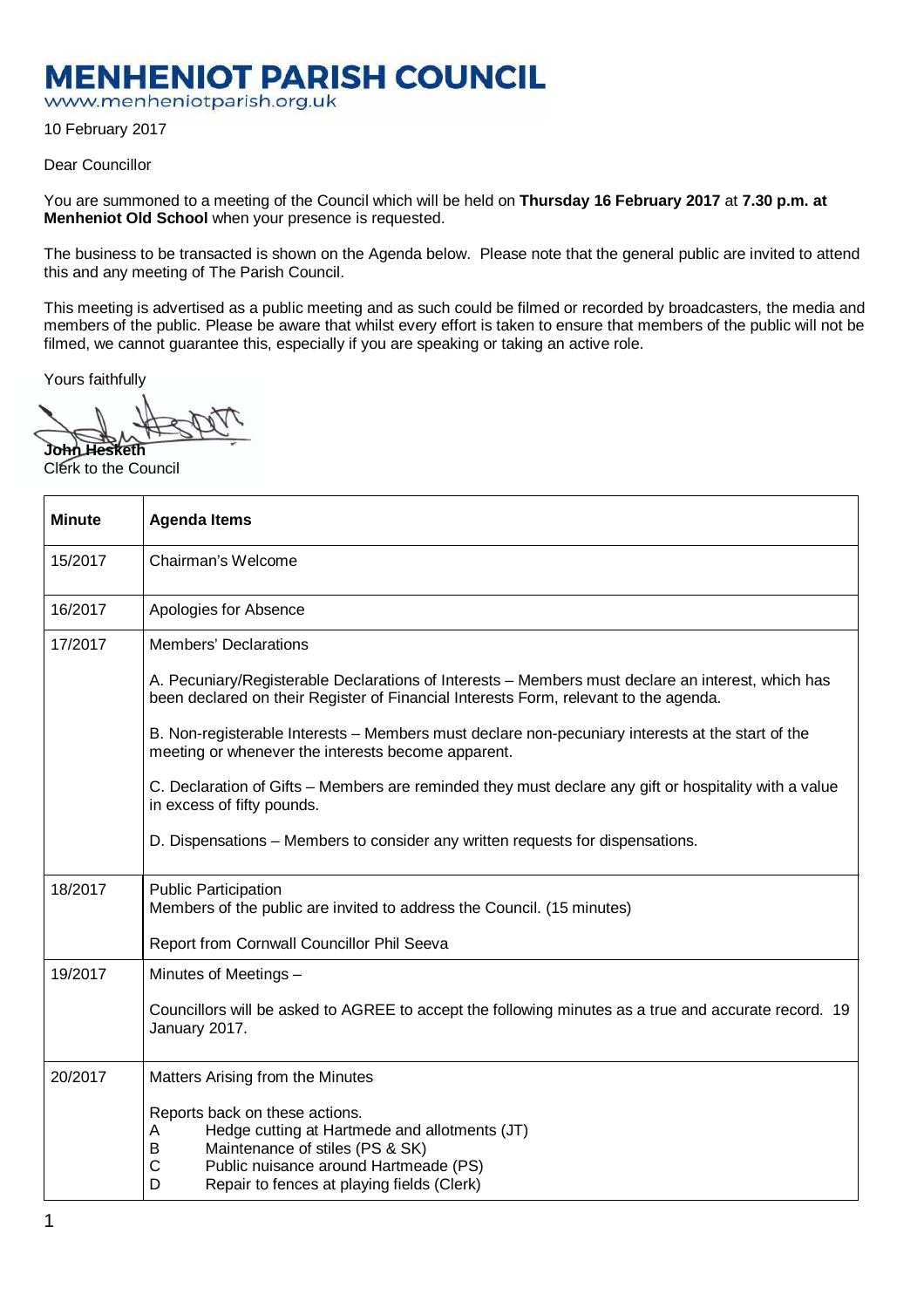| 21/2017 | <b>Planning Matters</b><br>To agree the parish council's response to Cornwall Council consultations on new planning<br>A<br>applications received before the agenda was finalised:<br>17.01.17 PA16/11451<br>Applicant: Mr Easterbrook<br>Location: South Trewint Farm Trewint Road Menheniot Liskeard Cornwall PL14 3RE<br>Proposal: Construction of an agricultural building for the storage of grain |                                     |                                                                                  |        |                    |                             |  |  |  |  |
|---------|---------------------------------------------------------------------------------------------------------------------------------------------------------------------------------------------------------------------------------------------------------------------------------------------------------------------------------------------------------------------------------------------------------|-------------------------------------|----------------------------------------------------------------------------------|--------|--------------------|-----------------------------|--|--|--|--|
|         | 19.01.17 PA16/11717<br>Applicant: Ms Ellie Peart<br>Location: Jaxons Barn Pengover Farm Pengover Green PL14 3NH Proposal: Conversion of<br>redundant agricultural buildings to two dwellings, demolition of pole barn, landscaping and creation of<br>new access.                                                                                                                                       |                                     |                                                                                  |        |                    |                             |  |  |  |  |
|         | Any applications received by Cornwall Council by the time of the meeting. Information only.<br>B<br>None received.                                                                                                                                                                                                                                                                                      |                                     |                                                                                  |        |                    |                             |  |  |  |  |
|         | C.<br>Planning applications approved by Cornwall Council - Information only:<br>09.01.2017 PA16/07296 APPROVED<br>Applicant: Mr And Mrs M E Martin<br>Location: Land Pt OS 9945 South Of Treweatha Cottages Merrymeet Cornwall<br>Proposal: Construction of agricultural dwelling.                                                                                                                      |                                     |                                                                                  |        |                    |                             |  |  |  |  |
|         | 06.01.2017 PA16/03400/PREAPP Closed - advice given<br>Applicant: Mr Graham Hicks<br>Location: Trehawke Barton Blunts Liskeard Cornwall PL14 3RH<br>Proposal: Pre-application advice for conversion of agricultural barns to dwellings                                                                                                                                                                   |                                     |                                                                                  |        |                    |                             |  |  |  |  |
|         | D<br>Planning applications refused by Cornwall Council or withdrawn by the applicant. Information<br>only: None.                                                                                                                                                                                                                                                                                        |                                     |                                                                                  |        |                    |                             |  |  |  |  |
|         | E.                                                                                                                                                                                                                                                                                                                                                                                                      | Planning Appeals: None              |                                                                                  |        |                    |                             |  |  |  |  |
| 22/2017 | <b>Financial Matters</b><br>A                                                                                                                                                                                                                                                                                                                                                                           | payment schedule and agree payment. | Accounts for Payment - Schedule 2016/17 - Period 10- Members are to consider the |        |                    |                             |  |  |  |  |
|         | <b>Payments Schedule</b>                                                                                                                                                                                                                                                                                                                                                                                |                                     | Jan 2017                                                                         | Period | 10                 |                             |  |  |  |  |
|         | <b>Date</b>                                                                                                                                                                                                                                                                                                                                                                                             | Payee                               | <b>Description</b>                                                               | CQ     |                    | £.                          |  |  |  |  |
|         | 16/02/2017                                                                                                                                                                                                                                                                                                                                                                                              | Menhaniot Old School Tri Venue hire |                                                                                  | 1667   | £                  | 150.00                      |  |  |  |  |
|         | 6/02/2017                                                                                                                                                                                                                                                                                                                                                                                               | Webcube Media                       | Website hosting                                                                  | 1668   | £                  | 160.00                      |  |  |  |  |
|         | 16/02/2017                                                                                                                                                                                                                                                                                                                                                                                              | Rob Craig                           | Ground maintenance                                                               | 1669   | £                  | 120.00                      |  |  |  |  |
|         | 16/02/2017                                                                                                                                                                                                                                                                                                                                                                                              | John Hesketh                        | Expenses                                                                         | 1670   | £                  | 29.15                       |  |  |  |  |
|         | 28/02/2017                                                                                                                                                                                                                                                                                                                                                                                              | John Heskethi                       | Salary January 2017                                                              | 1671   | $\hat{\mathbf{r}}$ | 495.00                      |  |  |  |  |
|         | 6/02/2017                                                                                                                                                                                                                                                                                                                                                                                               | Rob Craig                           | Allofment hedges.                                                                | 1672   | £                  | 475.00                      |  |  |  |  |
|         |                                                                                                                                                                                                                                                                                                                                                                                                         |                                     |                                                                                  |        |                    |                             |  |  |  |  |
|         |                                                                                                                                                                                                                                                                                                                                                                                                         |                                     |                                                                                  |        |                    |                             |  |  |  |  |
|         |                                                                                                                                                                                                                                                                                                                                                                                                         |                                     |                                                                                  |        |                    |                             |  |  |  |  |
|         | All cheque payments today                                                                                                                                                                                                                                                                                                                                                                               |                                     |                                                                                  |        |                    | £ 1,429.15                  |  |  |  |  |
|         | Direct Bank Payment & Receipts. For information.<br>B                                                                                                                                                                                                                                                                                                                                                   |                                     |                                                                                  |        |                    |                             |  |  |  |  |
|         |                                                                                                                                                                                                                                                                                                                                                                                                         | <b>Bank Payments Schedule</b>       | Jan 2017                                                                         | Period | 9                  |                             |  |  |  |  |
|         | <b>Date</b>                                                                                                                                                                                                                                                                                                                                                                                             | Payee                               | <b>Description</b>                                                               | Pay    |                    | £                           |  |  |  |  |
|         |                                                                                                                                                                                                                                                                                                                                                                                                         |                                     |                                                                                  |        |                    |                             |  |  |  |  |
|         |                                                                                                                                                                                                                                                                                                                                                                                                         |                                     |                                                                                  |        |                    |                             |  |  |  |  |
|         | All bank payments this period                                                                                                                                                                                                                                                                                                                                                                           |                                     |                                                                                  |        | £                  | $\mathcal{L}^{\mathcal{L}}$ |  |  |  |  |
|         |                                                                                                                                                                                                                                                                                                                                                                                                         |                                     |                                                                                  |        |                    |                             |  |  |  |  |
|         |                                                                                                                                                                                                                                                                                                                                                                                                         | <b>Bank Receipts Schedule</b>       | Jan 2017                                                                         | Period | 9                  |                             |  |  |  |  |
|         | <b>Date</b>                                                                                                                                                                                                                                                                                                                                                                                             | Payer                               | <b>Description</b>                                                               |        |                    | £                           |  |  |  |  |
|         | 06/01/2017                                                                                                                                                                                                                                                                                                                                                                                              | D Kemplen                           | Allotments                                                                       |        | £                  | 36.00                       |  |  |  |  |
|         | 09/01/2017                                                                                                                                                                                                                                                                                                                                                                                              | Lloyds Bank                         | Interest                                                                         |        | £                  | 3.26                        |  |  |  |  |
|         | 16/01/2017                                                                                                                                                                                                                                                                                                                                                                                              | Cornwall Council                    | LMP payment                                                                      |        | £                  | 103.52                      |  |  |  |  |
|         | 27/01/2017                                                                                                                                                                                                                                                                                                                                                                                              | <b>Trehawke Solar</b>               | Community benefit                                                                |        |                    | £19,200.00                  |  |  |  |  |
|         | All bank receipts this period                                                                                                                                                                                                                                                                                                                                                                           |                                     |                                                                                  |        |                    | £19,342.78                  |  |  |  |  |
|         |                                                                                                                                                                                                                                                                                                                                                                                                         |                                     |                                                                                  |        |                    |                             |  |  |  |  |